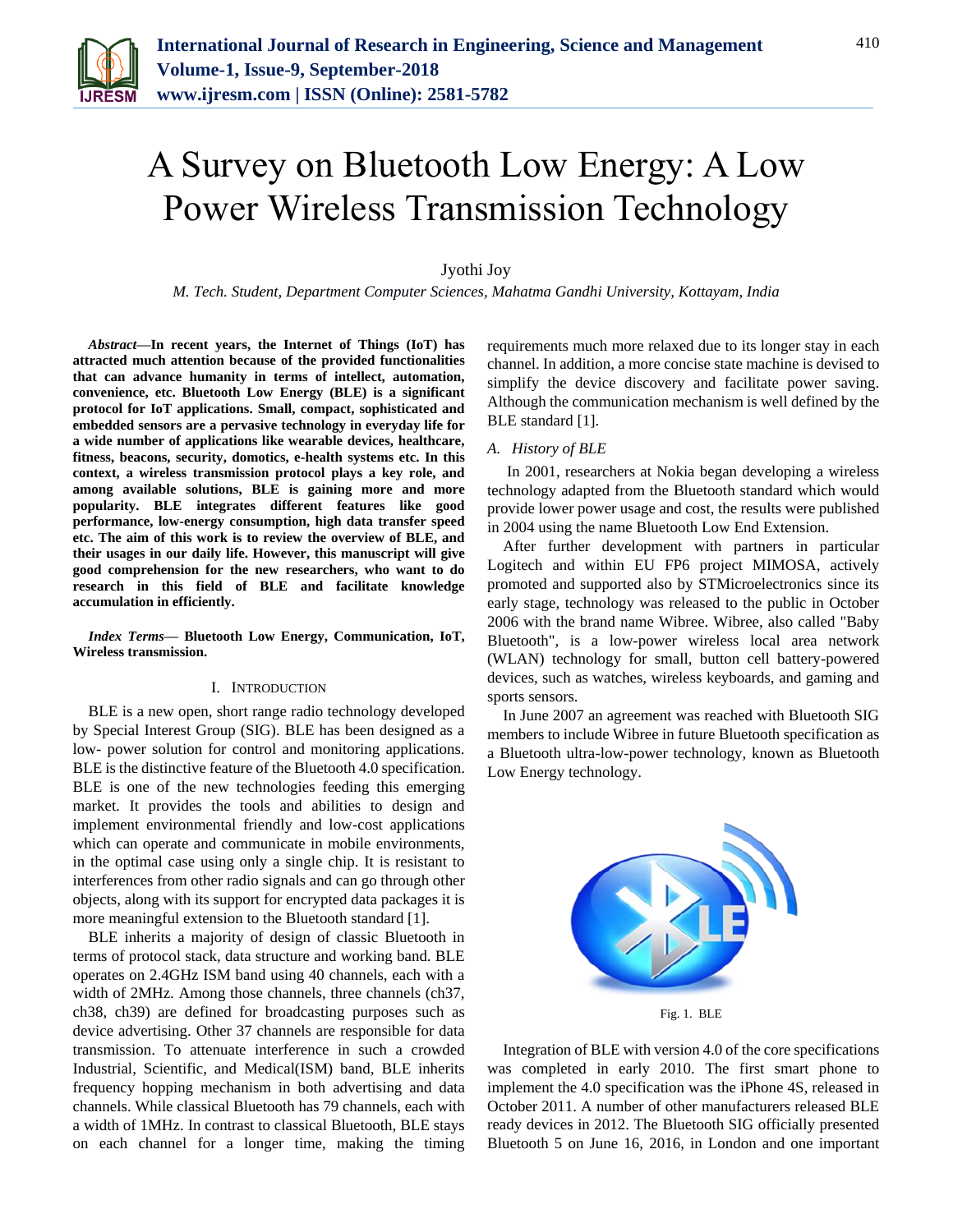

change on the marketing side is that they discard the point number, so it now just called Bluetooth 5 and not Bluetooth 5.0 or 5.0 LE like for Bluetooth 4.0. Bluetooth 5 will quadruple the range and double the speeds compared to Bluetooth 4.x, and provide an eight-fold increase in data broadcasting capacity.

On July 18, 2017, the Bluetooth SIG released Mesh Profile and Mesh Model specifications officially. Mesh specification enables using BLE for many-to-many device communications for home automation, sensor networks and other applications.

## *B. Building Blocks of BLE*

The architecture of BLE is divided into three important layers [2]. These layers or blocks are called building blocks of BLE. The layers are,

- **Application**
- Host
- **Controller**



Fig. 2. Building blocks of BLE

Application: Application block is the user application which interfaces with the Bluetooth protocol stack.

*Host:* The host covers the upper layers of the Bluetooth protocol stack.

*Controller:* The Controller covers the lower layers. The Host can communicate with the BLE module with the host controller interface (HCI). The purpose of HCI is to interface the Controller with the Host. HCI layer is a thin layer which transports commands and events between the host and controller.

BLE technology places a significant amount of intelligence in the controller, which allows the host to sleep for longer periods of time and be woken up by the controller only when the host needs to perform some action. This allows for the greatest current savings since the host generally consumes more power than the controller.

This paper mainly focuses on surveying of various applications implemented by using BLE and its features. The

rest of the paper is organized as follows. Section II describes the Literature survey. Section III presents the BLE features. Finally, Section IV presents the conclusion.

## II. LITERATURE SURVEY

In 2012, Elke Mackensen et al. [3] have proposed performance analysis of BLE sensor system. In this paper the performance analysis results of a BLE sensor system which is based on the Texas Instruments (TI) transceiver will be presented. The results state clearly that BLE is a very interesting wireless technology for wireless sensor systems especially for wireless sensor system powered through energy harvester. The major facts of BLE are low power consumption, a good data throughput and small software stack. For future important investigations these results can be taken as basis. They will help to calculate the lifetime and compute new BLE simulation models.

In 2013, Xia Kun et al. [4] have introduced design of a vehicle control system based on BLE smart phone platform. The system embedded Bluetooth 4.0 achieves the purpose that user can use iphone4s to complete the operation of starting the car and the acquisition of vehicle information without key. The system has the advantage of the low power consumption and can be used in many applications in short-range communication.

In 2014, Ting Zhang et al. [5] uses BLE for wearable sensorbased healthcare systems. Sensor technologies, low power communication modules, and intelligent mobile devices make it possible for healthcare systems to be light weight, modest and usable without location constrains. This paper includes various commercial available wearable healthcare devices with BLE and provides an overview of the methods of development including hardware and software design. BLE technology in wearable healthcare systems is crucial in compressing the device volume and prolongs the battery life

In 2015, Mario Collotta et al. [6] demonstrated a fuzzy-based solution for smart energy management in a home automation wireless network. BLE improves a home energy management scheme by addressing the power load of standby appliances and their loads in different hours of the day. Since the consumer is involved in the choice of switching on/off of home appliances. The fuzzy-based solution manages the consumer feedbacks also.

In 2016, Ankush A. Kalbandhe et al. [7] created indoor positioning system using BLE, this paper explores the BLE technology and provides an alternative to traditional technology used for positioning, such as Wi-Fi or GPS. The technology is most useful in localized settings, where scalability and portability are important. The proposed framework is an indoor positioning utilizing BLE tags which build up connection and measures distances based on elative Received Signal Strength Indication (RSSI) values and similarly shows targeted BLE tags data. The smart phone IPSAPP permits us to make estimations of BLE tags which users can get the location determination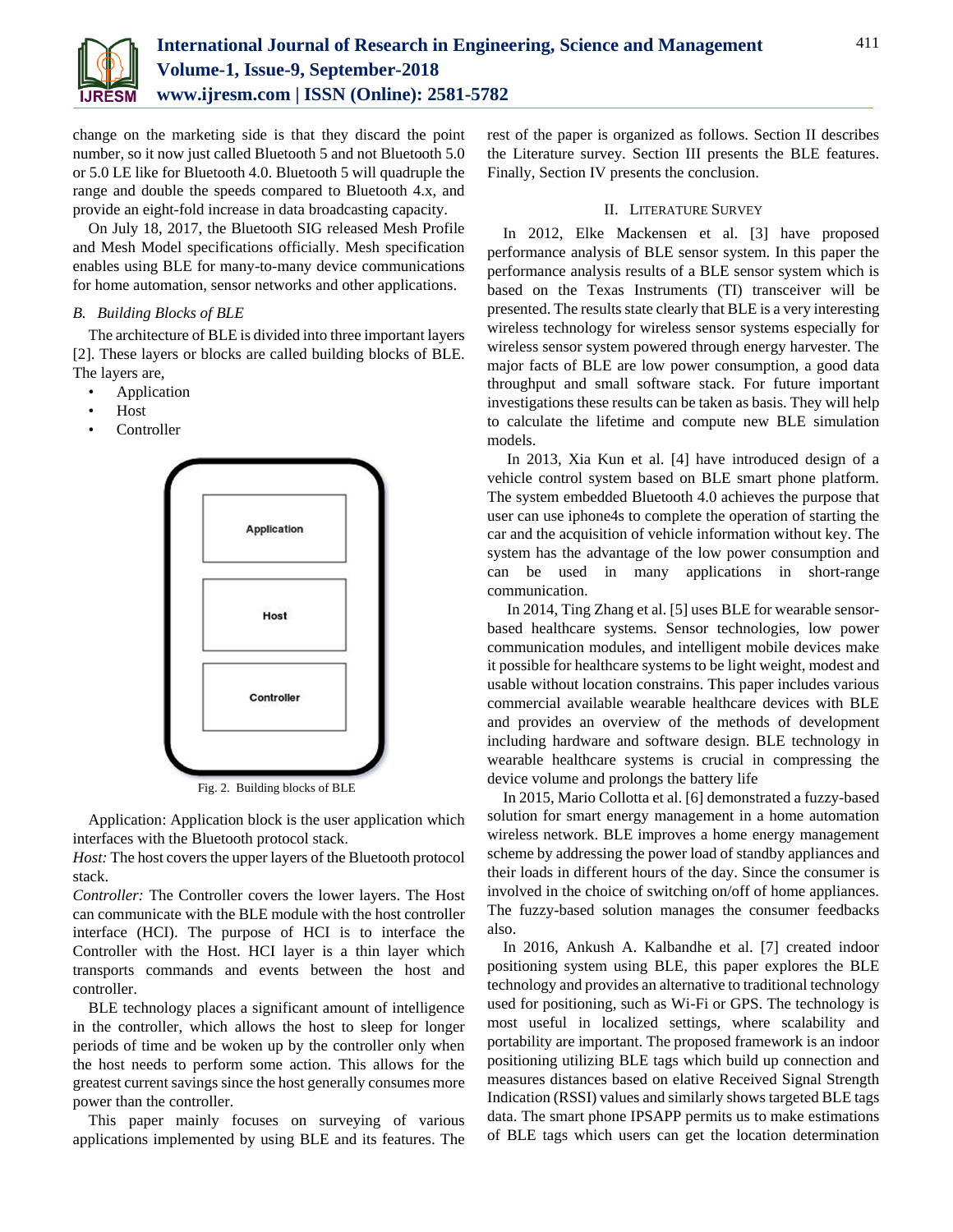

based on parameters such as RSSI and transmitting power value. The accuracy of distance estimation is approximately up to 4 meters in range which shows notification of description of distance location such as Immediate, near and Far depends on range of meter. Hence, positioning is using BLE tags will be more accurate than Wi-Fi and trilateration localization advancements.

In 2017, Jose A. Afonso et al. [8] have introduced IoT system for anytime/anywhere monitoring and control of vehicles parameters. IoT and BLE system designed to allow the monitoring and control of parameters of the users' vehicles anytime and anywhere in the world, through the internet. Residential WSNs in the proposed IoT architecture allows to collecting sensor data and automatic control of the electric vehicle battery charging process.

In 2017, Amit Rander [9] proposed design and development of the android based BLE mobile gateway, in this IoT device low power usages like BLE with the help of low powered BLE devices the sensor data like temperature, body temperature, humidity, accelerometer and magnetometer gets fed in the cloud with a help of standalone android application connected to the internet. A typical architectural approach that can be used for designing a wearable that communicates with the cloud. Tracking wearable's have many features for following and reporting on individual activities generally by using communication with a smart phone or tablet-type device to display status and report data.

### III. BLE FEATURES

BLE has a number of unique features that set it apart from other available wireless transmission technologies.

*Range:* BLE technology offers a somewhat improved range with respect to classic Bluetooth theoretically, up to 200 feet and beyond. However, the technology is still suited for mainly small-range applications.

Latency: BLE is optimized for sending small pieces of information with minimal delay (latency). The total time of sending data is generally less than 6 ms, and as low as 3 ms (compared to 100 ms with classic Bluetooth). This enables an application to form a connection and send data for a short communication burst before quickly tearing down the connection.

*Data Rates:* BLE is most efficient for transferring very small quantities of data. The technology supports very short data packets (8 octet minimum up to 27 octets maximum) that are transferred at 1 Mbps. All connections use advanced sniff subrating to achieve ultra-low duty cycles. These and more features make BLE a great option for applications where the maximum bit rate is of just a few hundred bits-per-second, or less.

*Interoperability:* To be successful, any wireless technology must ensure that all devices implementing it can communicate with each other. To ensure that BLE devices can communicate with all other BLE devices, the Bluetooth SIG builds into the definition of the technology strong qualification and interoperability testing processes. Moreover, since BLE operates in the open, license free 2.4 GHz frequency band, manufacturers and users of Bluetooth v4.0 devices can count on these devices to interoperate in world wide applications.

*Robustness:* BLE uses fast, frequency hopping to secure a robust transmission even in the presence of other wireless technologies. This feature makes it very suitable for the various applications, where multiple devices using different protocols, such as Wi-Fi, use the same 2.4 GHz spectrum in a confined space. In addition, adaptive hopping and Wi-Fi/Bluetooth coexistence schemes enable it to be used in a compact device alongside a Wi-Fi radio.

*Simplicity:* The key characteristic of BLE is its simplicity. Due to this simplicity, devices with built-in single -mode BLE can be made equal to the size of the coin cells that power them, and only a few millimeters thicker.

*Low Cost:* BLE allows manufacturers to design tiny, singlemode devices with low production costs. In addition, since BLE's architecture shares much of classic Bluetooth technology, adding BLE to a Bluetooth chip to create a dualmode device involves a minimal cost-add.

The main features of BLE are shown in table.

TABLE I BLE FEATURES

| <b>Specification/Feature</b> | <b>BLE</b> support                                                            |
|------------------------------|-------------------------------------------------------------------------------|
| Range                        | Typically 5-10 m, 150 meters can be<br>achieved in open field (implementation |
| Output power                 | specific)<br>10 mW (10dBm)                                                    |
| Max. current                 | 15mA (implementation specific)                                                |
| Latency                      | $3 \text{ ms}$                                                                |
| Data rate(Throughput)        | 1 Mbps                                                                        |
| Topology                     | Star                                                                          |
| Connections                  | $>2$ billion                                                                  |
| Modulation                   | GFSK at 2.4 GHz                                                               |
| <b>Robustness</b>            | Adaptive frequency hopping, 24 bit CRC                                        |
| Security                     | 28 bit AES                                                                    |
| Sleep current                | Approx.1µA<br>(Implementation specific)                                       |
| Modes                        | Broadcast, connection, event data models,<br>reads, writes                    |
| <b>RF</b> Band               | 2400 MHz                                                                      |
| <b>Active Slaves</b>         | Not defined; Implementation dependent                                         |
| Service discovery            | Yes                                                                           |
| Profile concept              | Yes                                                                           |